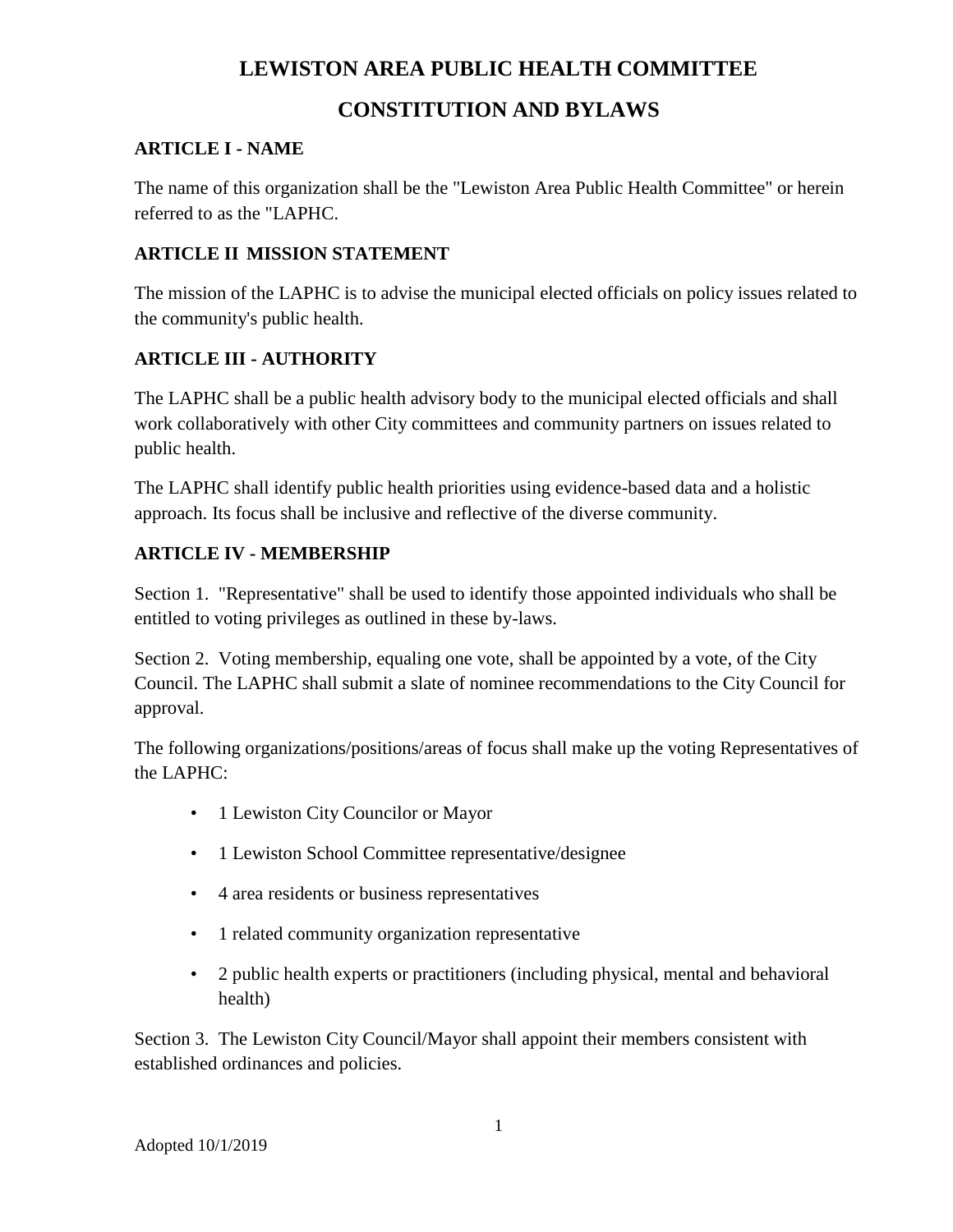## **LEWISTON AREA PUBLIC HEALTH COMMITTEE CONSTITUTION AND BYLAWS**

Section 4. The Lewiston School Committee shall submit its nominees representing the Lewiston public school system. The nominee may be a school committee member, parent, student, or any employee of the Lewiston public school system.

Section 5. City residents, business representatives, community organization representatives, and public health experts shall submit applications to the Lewiston City Clerk who shall forward copies to the LAPHC Chair.

Section 6. Any vacancy will be filled in the same manner as described above.

### **ARTICLE V - ORGANIZATION**

Section 1. Conducting Business: The affairs of the LAPHC may be conducted by the members assembled at any authorized Regular or Special meeting of the Committee in which a quorum of the LAPHC is present. A quorum consists of five (5) members.

Section 2. Officer terms, elections, vacancies: The two (2) officer positions of the LAPHC shall be as follows: Chairperson and Vice-Chairperson. Officer terms shall be one (1) year in length. Elections shall be conducted by the LAPHC representatives at any regularly scheduled meeting.

Section 3. LAPHC Representative Terms:

- A. All terms shall begin on January 1st.
- B. The position terms of all Representatives of the LAPHC with the exception of the City Councilor/Mayor and the School Committee Representative shall be three (3) years in length.
- C. The terms of City Councilor/Mayor and School Committee Representative shall be two (2) years, and appointments shall coincide with Lewiston municipal elections.

Section 4. Subcommittees: LAPHC subcommittees shall be an opportunity to bring in partner expertise and diverse perspectives as appropriate.

#### **ARTICLE VI - DUTIES, RESPONSIBILITIES AND OTHER COMMITTEES**

Section 1. Duties of the Chairperson and Vice-Chairperson:

A. Chairperson: Shall call all Regular meetings of the organization; will appoint Representatives to ad-hoc committees; and provide leadership to the organization.

The LAPHC Chairperson may appoint Representatives to, and create, ad hoc committees on an "as needed" basis. The Representatives of those committees shall select chairpersons for all standing or ad hoc committees.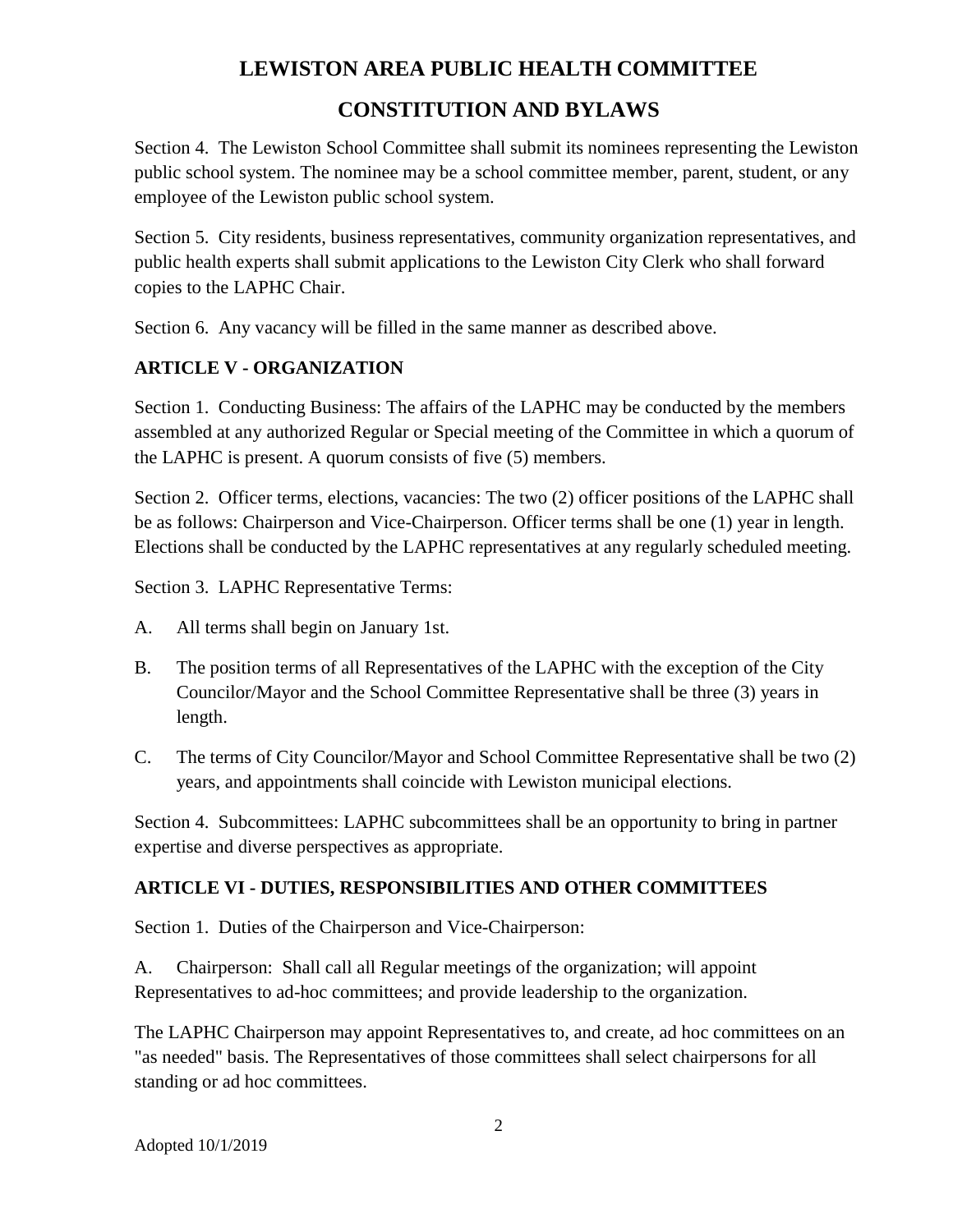# **LEWISTON AREA PUBLIC HEALTH COMMITTEE CONSTITUTION AND BYLAWS**

The LAPHC Chairperson shall proactively communicate with the City Administrator regarding upcoming City Council and workshop agenda items related to public health.

B. Vice-Chairperson: Shall provide assistance to the Chairperson including taking meeting minutes and keeping time in the absence of staff support and will serve as Chairperson in his/her absence. In the Chairperson's absence, the Vice Chairperson shall proactively communicate with the City Administrator regarding upcoming City Council and workshop agenda items related to public health.

#### **ARTICLE VII - MEETINGS**

Section 1. Regular Meetings: Regular meetings shall be held monthly. All regular meetings are open to the public.

The City shall have the responsibility to ensure that notices/agendas for the Regular Meeting be forwarded to the general public and membership within a reasonable amount of time but no less than seventy-two (72) hours prior to the meeting date.

Section 2. Special Meetings: The Chairperson may call special meetings and publish its stated purpose, and each member and the media shall be notified by mail, email, fax or other communication

The Chairperson or a majority of committee members may call a special meeting for any purpose. The Chairperson shall make every reasonable effort to notify the media and membership of such meetings within twenty-four (24) hours of the scheduled date and time.

Section 3. Standing and Ad Hoc Committee Meetings: The Chairperson, or his/her designee, of all standing and ad hoc committees shall provide reasonable notice to all LAPHC members and the media in the event of any scheduled standing or ad hoc committee meeting. Meeting rules and other such business shall be set by the LAPHC.

Section 4. Quorum:

A. Regular and Special Meetings: A quorum for all Regular and Special meetings of the LAPHC shall consist of those who are in attendance but shall be no less than a majority of five (5).

B. Standing and Ad Hoc Committees: There shall be no quorum requirements for any standing or ad hoc committee.

Section 5. Voting: A binding vote of the LAPHC shall occur with a quorum present or may occur by email vote given that the item was posted on the meeting's agenda in accordance with Sections 1 and 2 of this Article and that the votes are cast by those eligible Representatives